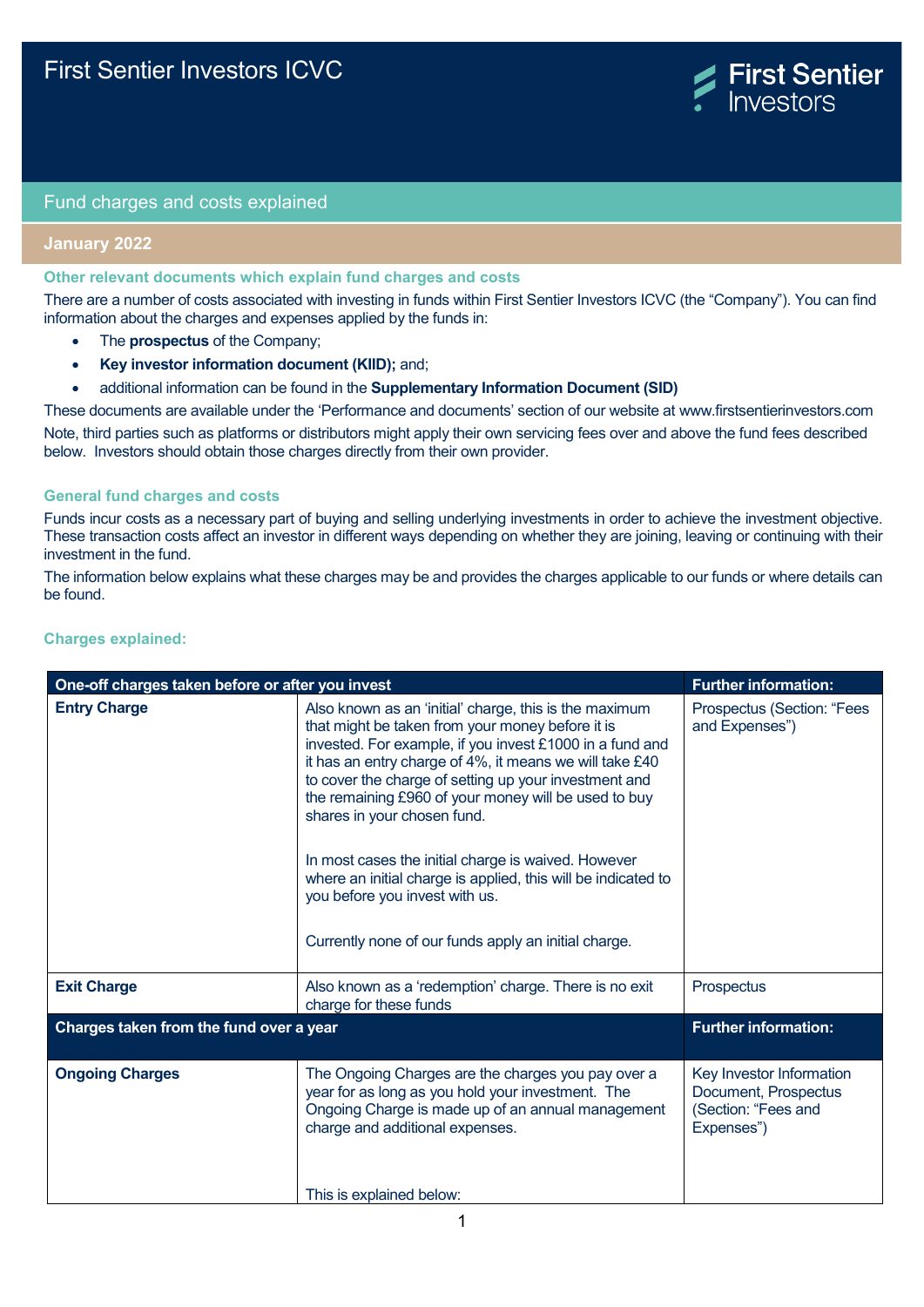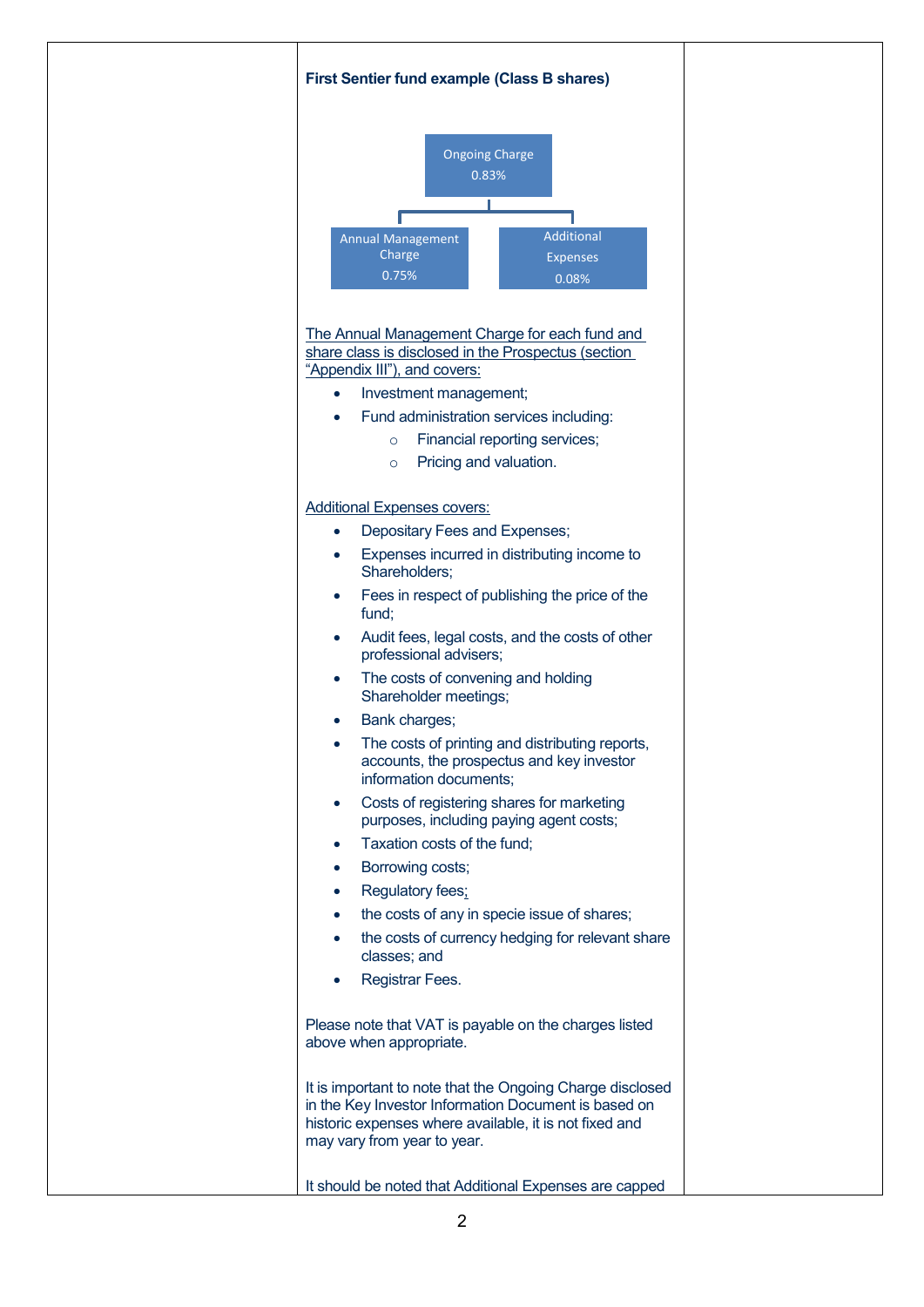|                                                | by the Company to prevent excessive costs being paid<br>by the fund when the size of the fund is small.<br>Currently, the Additional Expenses will not exceed<br>0.25% of the net asset value of the fund.<br>What is the Ongoing Charge paid from?<br>We may take the Ongoing Charges from any income<br>the fund generates or from the fund's capital (its assets).<br>For some funds, we could take these charges as a<br>combination of both income and capital.<br>Where we take charges from income, if there is not<br>enough income to cover the Annual Management<br>Charge or Additional Expenses we will take any<br>remaining charge from the fund's capital. This may<br>have the effect of reducing the growth potential of the<br>fund in which you are invested. Further details about<br>this are contained in the prospectus.                                                                                                                                                                                                                                                                                                                                                                                                                                                                                                                                                                                                                                |                             |
|------------------------------------------------|--------------------------------------------------------------------------------------------------------------------------------------------------------------------------------------------------------------------------------------------------------------------------------------------------------------------------------------------------------------------------------------------------------------------------------------------------------------------------------------------------------------------------------------------------------------------------------------------------------------------------------------------------------------------------------------------------------------------------------------------------------------------------------------------------------------------------------------------------------------------------------------------------------------------------------------------------------------------------------------------------------------------------------------------------------------------------------------------------------------------------------------------------------------------------------------------------------------------------------------------------------------------------------------------------------------------------------------------------------------------------------------------------------------------------------------------------------------------------------|-----------------------------|
| Other costs not included in the Ongoing Charge |                                                                                                                                                                                                                                                                                                                                                                                                                                                                                                                                                                                                                                                                                                                                                                                                                                                                                                                                                                                                                                                                                                                                                                                                                                                                                                                                                                                                                                                                                | <b>Further information:</b> |
| <b>Explicit Transaction Costs</b>              | Portfolio transaction costs are expenses incurred by the<br>fund itself in acquiring and disposing of investments.<br>They include broker commission, stamp duties, and<br>other financial transaction taxes - these type of costs<br>are referred to as "explicit" transaction costs.<br>Comparing portfolio transaction costs for a range of<br>funds may give a false impression of the relative costs of<br>investing in them for the following reasons:<br>Portfolio transaction costs do not necessarily<br>reduce returns. The net impact of dealing is the<br>combined effectiveness of the Investment<br>Manager's investment decisions in improving<br>returns and the associated costs of investment.<br>Historic portfolio transaction costs are not an<br>effective indicator of the future impact on<br>performance.<br>Portfolio transaction costs for buying and selling<br>investments due to other investors joining or<br>leaving the fund may be recovered from those<br>investors. For further information see the<br>'Pricing policy note' below.<br>Portfolio transaction costs vary from country to<br>country.<br>Portfolio transaction costs vary depending on<br>the types of investments a fund makes.<br>As the Investment Manager's investment<br>$\bullet$<br>decisions are not predictable, portfolio<br>transaction costs are also not predictable.<br>Explicit transaction costs are expressed as an average<br>of the three previous years. | Table 1 (below)             |
| <b>Implicit Transaction Costs</b>              | It is possible that the effect of a fund deciding to deal in a<br>particular investment is to move its price i.e. the price<br>might go up between the time the instruction to deal is<br>made and the time the fund actually buys the<br>investment. These types of "cost" are referred to as<br>"implicit" transaction costs and are recorded as the<br>difference between the price of an investment at the<br>point an investment decision is made to buy or sell, and<br>the price at which the investment is bought or sold in the<br>market (sometimes known as the "arrival price").                                                                                                                                                                                                                                                                                                                                                                                                                                                                                                                                                                                                                                                                                                                                                                                                                                                                                   | Table 1 (below)             |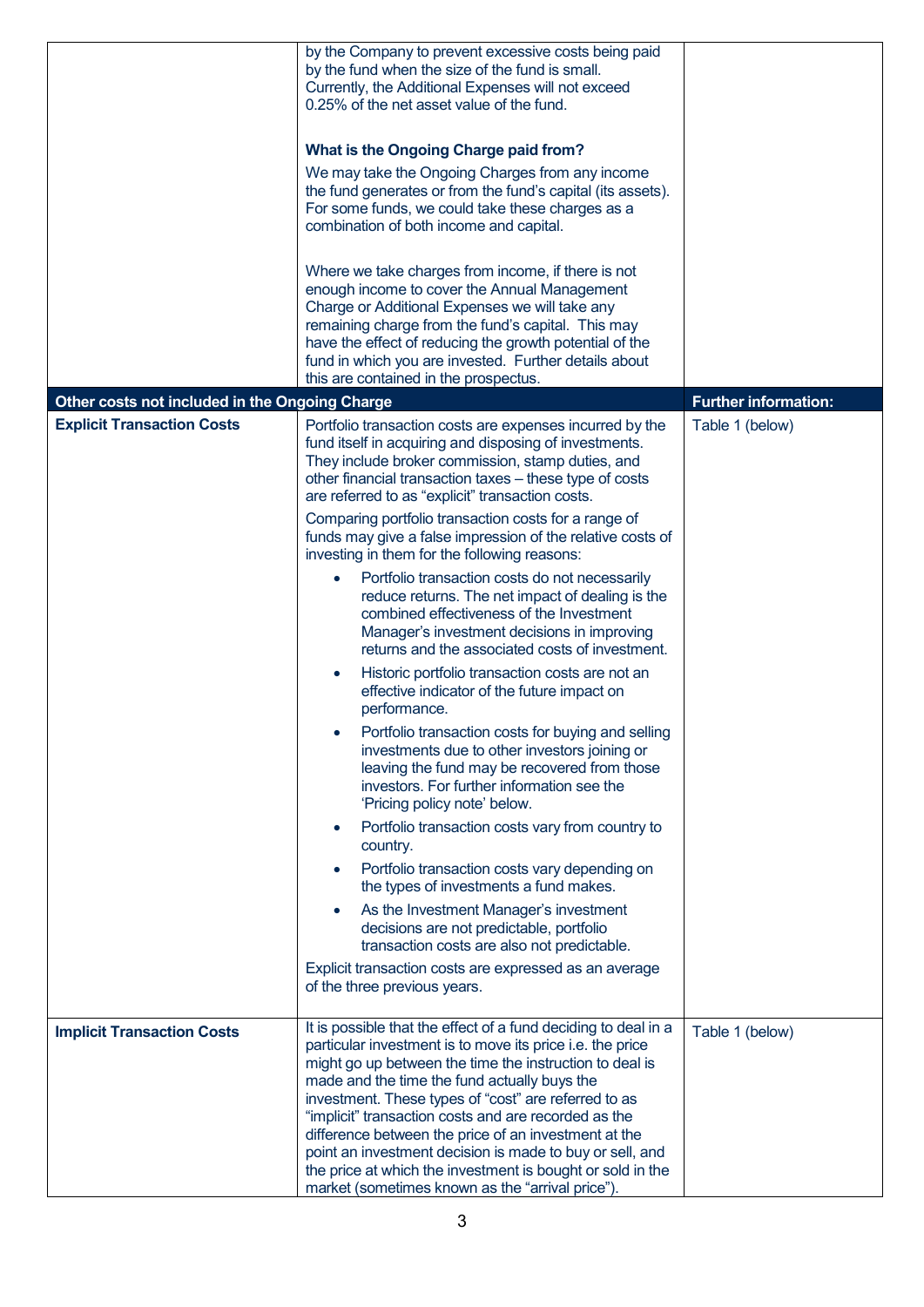| One-off charges you may pay                                              | As such, implicit transaction costs capture the effect of<br>any dealing spread between the buying and selling<br>prices, as well as of any movement in market prices.<br>Implicit transaction costs are expressed as an average<br>of the three previous years.                                              |       |         | <b>Further information:</b>                                    |
|--------------------------------------------------------------------------|---------------------------------------------------------------------------------------------------------------------------------------------------------------------------------------------------------------------------------------------------------------------------------------------------------------|-------|---------|----------------------------------------------------------------|
| <b>Performance Fee</b>                                                   | No performance fee is charged.                                                                                                                                                                                                                                                                                |       |         | Prospectus (Section: "Fees                                     |
| <b>Switching Fee</b>                                                     | The Instrument of Incorporation authorises the<br>Company to impose a switching fee on the switching of<br>shares between funds. The ability to impose a switching<br>fee is exercisable by us as the Authorised Corporate<br>Director ("ACD") at our discretion. The switching fee is<br>payable to the ACD. |       |         | and Expenses")<br>Prospectus (Section: "Fees<br>and Expenses") |
| <b>Platform and adviser fees</b>                                         | If you invest in a fund via a platform or adviser, you may<br>also have to pay them a fee - ask your platform provider<br>and/or financial advisor for details.                                                                                                                                               |       |         | Platform / adviser                                             |
| <b>Change in Charges</b>                                                 |                                                                                                                                                                                                                                                                                                               |       |         | <b>Further information:</b>                                    |
| <b>All Charges</b>                                                       | We will let you know if we increase the initial charge or<br>the annual management charge. The additional<br>expenses may change from year to year. We will not<br>inform you each time they change. The latest KIID<br>document for the fund will show the most recent<br>Ongoing Charges figure.            |       |         |                                                                |
| <b>Example of all costs and charges applied</b>                          |                                                                                                                                                                                                                                                                                                               |       |         |                                                                |
| <b>Entry Fee</b><br><b>Ongoing Charges</b><br><b>Transaction Charges</b> | Using the example of a single investment of £1000 in a<br>fund, the charges applied would be as follows over a 2<br>year period (assuming that the fund's investments don't<br>change in value and you don't withdraw your<br>investment);                                                                    |       |         |                                                                |
|                                                                          | Year 1                                                                                                                                                                                                                                                                                                        |       |         |                                                                |
|                                                                          | Entry Charge*                                                                                                                                                                                                                                                                                                 | 4%    | £40     |                                                                |
|                                                                          | <b>Ongoing Charges</b>                                                                                                                                                                                                                                                                                        | 0.83% | £8.30   |                                                                |
|                                                                          | <b>Transaction Costs</b>                                                                                                                                                                                                                                                                                      | 0.20% | £2.00   |                                                                |
|                                                                          | Annual cost and<br>residual amount** Y1                                                                                                                                                                                                                                                                       | 5.03% | £949.70 |                                                                |
|                                                                          | Year <sub>2</sub>                                                                                                                                                                                                                                                                                             |       |         |                                                                |
|                                                                          | <b>Entry Charge</b>                                                                                                                                                                                                                                                                                           | n/a   | £0      |                                                                |
|                                                                          | <b>Ongoing Charges</b>                                                                                                                                                                                                                                                                                        | 0.83% | £8.30   |                                                                |
|                                                                          | <b>Transaction costs</b>                                                                                                                                                                                                                                                                                      | 0.20% | £2.00   |                                                                |
|                                                                          | Annual cost and<br>residual amount** Y2                                                                                                                                                                                                                                                                       | 1.03% | £939.40 |                                                                |
|                                                                          | * for illustration only; no Entry Charge is currently<br>applied.<br>** "residual amount" means the amount left of your initial<br>£1,000 investment after the costs and charges have<br>been deducted by the fund                                                                                            |       |         |                                                                |

# **Pricing policy note**

We operate a single price methodology for these funds. In line with the prospectus, we reserve the right to adjust the fund's price (known as dilution adjustment) to protect the fund and its investors from the costs of buying or selling investments as a result of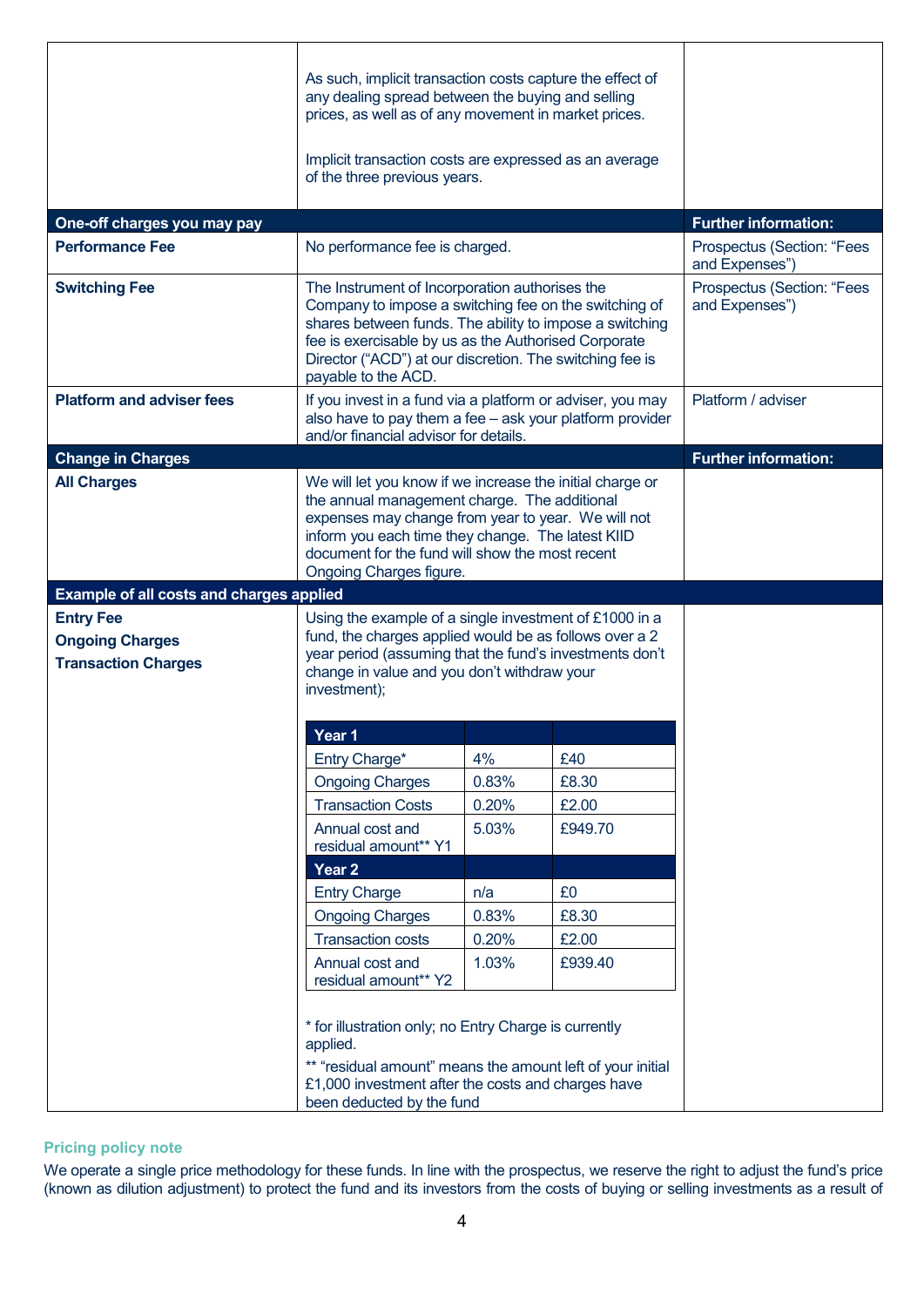investors joining or leaving the fund. The amount of any such adjustment is calculated by reference to the estimated costs of dealing in the underlying investments, including any dealing spreads and broker commissions.

A dilution adjustment may not need to be made on every dealing day. Although it is not possible to predict accurately whether a dilution adjustment will occur, for illustrative purposes, the Company's prospectus contains further information on dilution adjustment for each fund, and the number of days on which an adjustment was made for the fund during the most recent time period.

## **More information**

If you have any questions relating to charges and costs please speak to your professional financial adviser or you may wish to contact us using the details below:

| by telephone:  | from the UK 0800 587 3388 and from abroad<br>+44 203 528 4102; telephone calls may be<br>recorded for your security |  |
|----------------|---------------------------------------------------------------------------------------------------------------------|--|
| by email:      | fsi@bnymellon.com                                                                                                   |  |
| or in writing: | First Sentier Investors (UK) Funds Limited, PO<br>Box 404, Darlington, DL1 9UZ, United Kingdom                      |  |

## **Portfolio Transaction Costs**

## Table 1

| <b>Fund Name</b>                                                                   | <b>Portfolio Transaction Costs*</b> |            |           |
|------------------------------------------------------------------------------------|-------------------------------------|------------|-----------|
|                                                                                    | Explicit %                          | Implicit % | Total %   |
| First Sentier Asian Property Securities Fund**                                     | 0.119%                              | $-0.122%$  | $-0.003%$ |
| First Sentier Global Listed Infrastructure Fund                                    | 0.097%                              | 0.231%     | 0.328%    |
| <b>First Sentier Global Property Securities Fund</b>                               | 0.145%                              | 0.045%     | 0.190%    |
| First Sentier Responsible Listed Infrastructure Fund***                            | n/a                                 | n/a        | n/a       |
| <b>FSSA All China Fund</b>                                                         | 0.144%                              | 0.101%     | 0.245%    |
| FSSA Asia All-Cap Fund                                                             | 0.107%                              | 0.124%     | 0.231%    |
| <b>FSSA Asia Focus Fund</b>                                                        | 0.088%                              | 0.038%     | 0.126%    |
| <b>FSSA Global Emerging Markets Focus Fund</b>                                     | 0.230%                              | 0.168%     | 0.398%    |
| <b>FSSA Greater China Growth Fund</b>                                              | 0.089%                              | 0.053%     | 0.142%    |
| FSSA Indian Subcontinent All-Cap Fund                                              | 0.348%                              | 0.083%     | 0.431%    |
| <b>FSSA Japan Focus Fund</b>                                                       | 0.078%                              | 0.008%     | 0.086%    |
| Stewart Investors Asia Pacific and Japan Sustainability Fund                       | 0.170%                              | 0.168%     | 0.338%    |
| Stewart Investors Asia Pacific Leaders Sustainability Fund                         | 0.091%                              | 0.174%     | 0.265%    |
| Stewart Investors Asia Pacific Sustainability Fund                                 | 0.101%                              | 0.088%     | 0.189%    |
| Stewart Investors European (ex-UK) Sustainability Fund***                          | n/a                                 | n/a        | n/a       |
| <b>Stewart Investors Global Emerging Markets Fund</b>                              | 0.151%                              | 0.184%     | 0.335%    |
| Stewart Investors Global Emerging Markets Leaders Fund                             | 0.171%                              | 0.116%     | 0.287%    |
| <b>Stewart Investors Global Emerging Markets Leaders</b><br>Sustainability Fund*** | n/a                                 | n/a        | n/a       |
| Stewart Investors Global Emerging Markets Sustainability Fund                      | 0.152%                              | 0.092%     | 0.244%    |
| Stewart Investors Indian Subcontinent Sustainability Fund**                        | 0.106%                              | $-0.055%$  | 0.051%    |
| Stewart Investors Latin America Fund                                               | 0.079%                              | 0.144%     | 0.223%    |
| Stewart Investors Worldwide Leaders Sustainability Fund                            | 0.081%                              | 0.050%     | 0.131%    |
| Stewart Investors Worldwide Sustainability Fund                                    | 0.091%                              | 0.063%     | 0.154%    |

\*In addition to the Ongoing Charge, the portfolio transaction costs are paid by the fund each year and are included within the price of the fund. These figures are expressed as an average of the three previous fund financial years up to 31st July 2021. Please refer to the 'Other costs not included in the Ongoing Charge' section for further information.